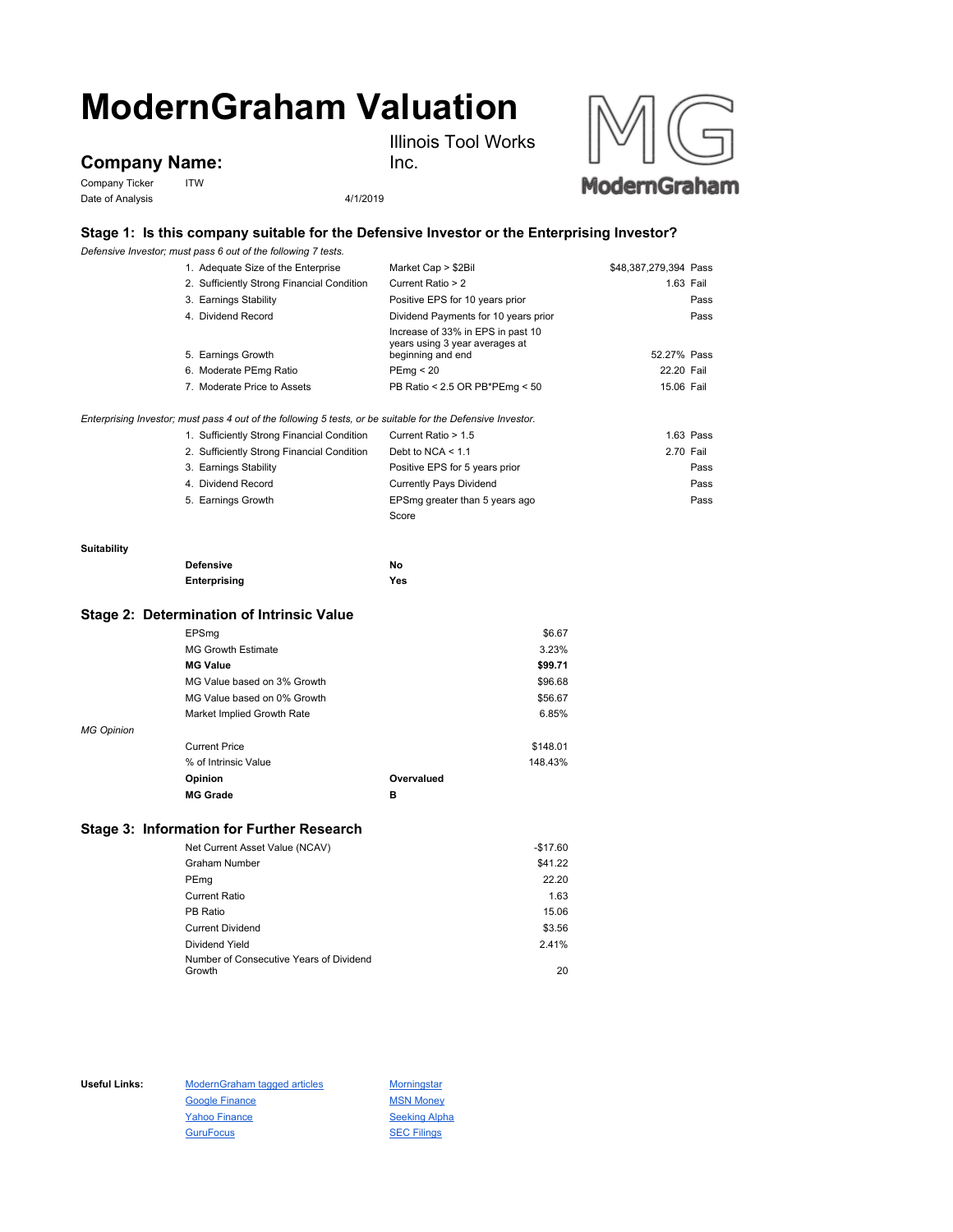| <b>EPS History</b> |        | <b>EPSmg History</b>                 |                  |
|--------------------|--------|--------------------------------------|------------------|
| Next Fiscal Year   |        |                                      |                  |
| Estimate           |        | \$7.70 Next Fiscal Year Estimate     | \$6.67           |
| Dec2018            | \$7.60 | Dec2018                              | \$6.14           |
| Dec2017            | \$4.86 | Dec2017                              | \$5.39           |
| Dec2016            | \$5.70 | Dec2016                              | \$5.63           |
| Dec2015            | \$5.13 | Dec2015                              | \$5.49           |
| Dec2014            | \$7.28 | Dec2014                              | \$5.39           |
| Dec2013            | \$3.74 | Dec2013                              | \$4.23           |
| Dec2012            | \$6.06 | Dec2012                              | \$4.18           |
| Dec2011            | \$4.19 | Dec2011                              | \$3.18           |
| Dec2010            | \$2.99 | Dec2010                              | \$2.73           |
| Dec2009            | \$1.89 | Dec2009                              | \$2.57           |
| Dec2008            | \$2.91 | Dec2008                              | \$2.71           |
| Dec2007            | \$3.36 | Dec2007                              | \$2.44           |
| Dec2006            | \$3.01 | Dec2006                              | \$1.87           |
| Dec2005            | \$1.30 | Dec2005                              | \$1.30           |
| Dec2004            | \$1.10 | Dec2004                              | \$1.32           |
| Dec2003            | \$1.66 | Dec2003                              | \$1.43           |
| Dec2002            |        | \$1.16 Balance Sheet Information     | 12/1/2018        |
| Dec2001            |        | \$1.32 Total Current Assets          | \$5,778,000,000  |
| Dec2000            |        | \$1.58 Total Current Liabilities     | \$3,542,000,000  |
| Dec1999            |        | \$1.38 Long-Term Debt                | \$6,029,000,000  |
|                    |        | <b>Total Assets</b>                  | \$14,870,000,000 |
|                    |        | Intangible Assets                    | \$5,717,000,000  |
|                    |        | <b>Total Liabilities</b>             | \$11,612,000,000 |
|                    |        | Shares Outstanding (Diluted Average) | 331,400,000      |